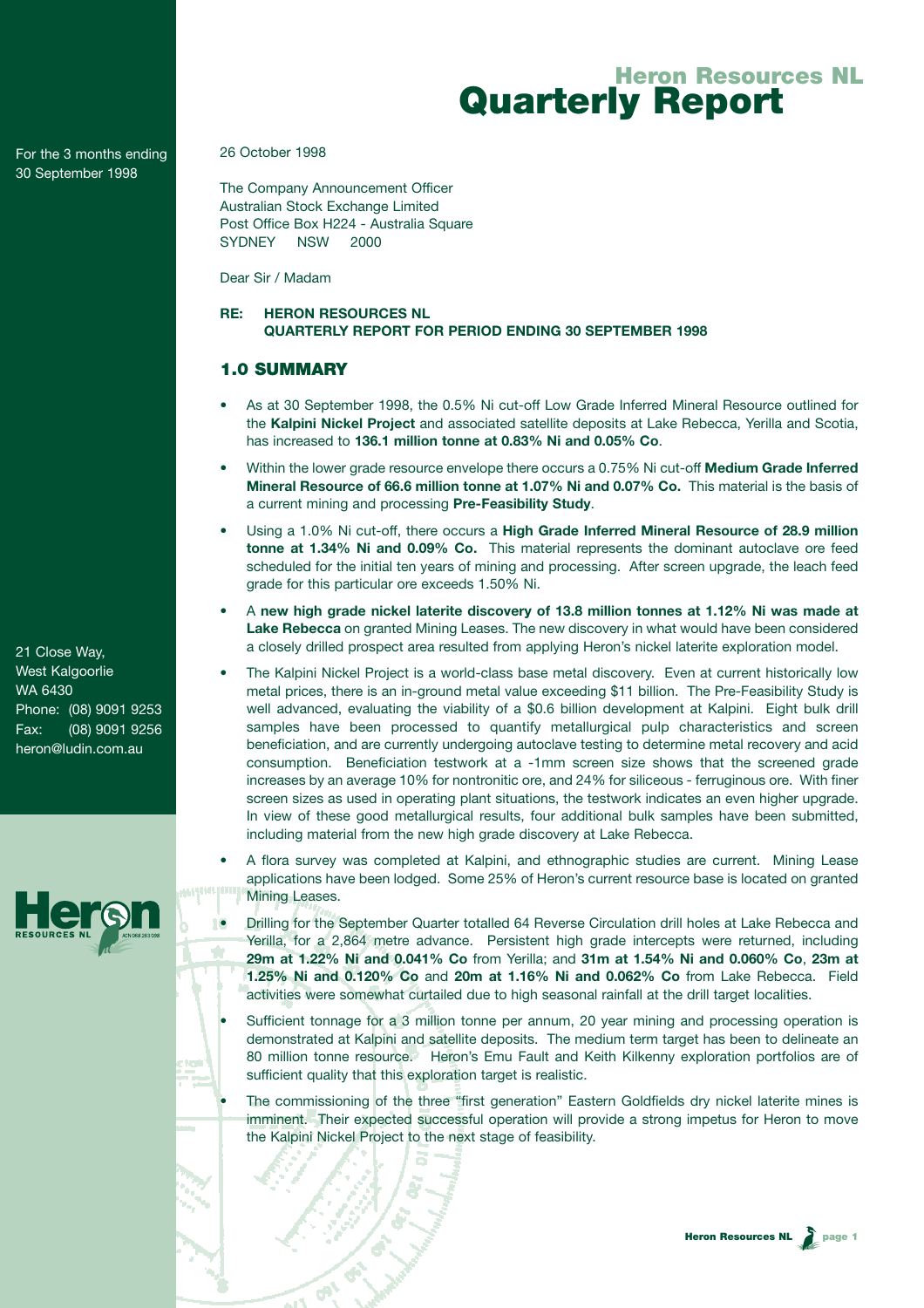### 2.0 EXPLORATION REVIEW

## 2.1 Emu Fault Province

#### 2.1.1 Kalpini Project

Heron 100% Nickel (- gold)

Sixteen separate pits have been identified at Kalpini and five further pits identified at the satellite projects of Yerilla, Lake Rebecca and Scotia Kanowna.

Drill based Inferred Mineral Resources for these deposits are as follows:

|                             | <b>Pit</b>       | Strike<br>km | <b>Width</b><br><b>km</b> | <b>Million</b><br><b>Tonnes</b> | Ni<br>$\frac{0}{0}$ | Co<br>$\frac{0}{0}$ |  |
|-----------------------------|------------------|--------------|---------------------------|---------------------------------|---------------------|---------------------|--|
| <b>Acra North</b>           | K <sub>1</sub> a | 1.6          | 0.12                      | 1.846                           | 1.02                | 0.087               |  |
| <b>Acra North</b>           | K <sub>1</sub> b | 0.4          | 0.20                      | 0.730                           | 1.06                | 0.096               |  |
| <b>Acra North</b>           | K <sub>1c</sub>  | 0.4          | 0.12                      | 0.717                           | 1.00                | 0.092               |  |
| <b>Acra North</b>           | K <sub>1</sub> d | 1.9          | 0.20                      | 3.584                           | 1.00                | 0.064               |  |
| <b>Acra North</b>           | K <sub>2</sub> a | 1.7          | 0.16                      | 4.915                           | 1.33                | 0.067               |  |
| <b>Acra North</b>           | K <sub>2</sub> b | 0.5          | 0.08                      | 0.077                           | 1.08                | 0.012               |  |
| <b>Acra North</b>           | K <sub>2c</sub>  | 0.5          | 0.08                      | 0.384                           | 1.13                | 0.056               |  |
| <b>Wellington East</b>      | K <sub>3</sub>   | 2.5          | 0.20                      | 3.072                           | 1.04                | 0.079               |  |
| <b>Wellington East</b>      | K <sub>4</sub>   | 3.6          | 0.16                      | 7.048                           | 1.18                | 0.068               |  |
| <b>Wellington East</b>      | K <sub>5</sub>   | 1.2          | 0.24                      | 1.599                           | 1.21                | 0.098               |  |
| <b>Wellington East</b>      | K <sub>6</sub> a | 1.0          | 0.16                      | 2.637                           | 1.04                | 0.097               |  |
| <b>Wellington East</b>      | K <sub>6</sub> b | 0.4          | 0.16                      | 0.205                           | 0.92                | 0.092               |  |
| <b>Wellington East</b>      | K <sub>6</sub> c | 3.0          | 0.20                      | 6.509                           | 1.04                | 0.060               |  |
| <b>Wellington East</b>      | K <sub>8</sub>   | 2.3          | 0.30                      | 4.915                           | 0.97                | 0.087               |  |
| <b>Wellington Fold</b>      | K <sub>9</sub>   | 1.1          | 0.20                      | 2.102                           | 0.88                | 0.067               |  |
| <b>Wellington North</b>     | K <sub>10</sub>  | 0.8          | 0.20                      | 1.510                           | 1.04                | 0.059               |  |
| <b>Total Kalpini</b>        |                  |              |                           | 41.849                          | 1.08                | 0.074               |  |
| <b>Boyce Creek</b>          | Y1               | 1.0          | 0.20                      | 6.016                           | 0.95                | 0.092               |  |
| Lady Byron                  | <b>Y2</b>        | 0.6          | 0.20                      | 2.816                           | 1.06                | 0.049               |  |
| <b>Total Yerilla</b>        |                  |              |                           | 8.832                           | 0.98                | 0.079               |  |
| Rebecca South               | <b>R1</b>        | 2.2          | 0.30                      | 10.995                          | 1.16                | 0.076               |  |
| Rebecca North               | R2               | 1.1          | 0.15                      | 2.765                           | 0.99                | 0.027               |  |
| <b>Total Rebecca</b>        |                  |              |                           | 13.761                          | 1.12                | 0.066               |  |
| Scotia Kanowna              | S <sub>1</sub>   | 2.0          | 0.10                      | 2.154                           | 0.95                | 0.035               |  |
| <b>Total Scotia Kanowna</b> |                  |              |                           | 2.154                           | 0.95                | 0.035               |  |
| <b>TOTAL</b>                |                  |              |                           | 66,595                          | 1.07                | 0.071               |  |

#### **Table 1 - KALPINI NICKEL PROJECT Inferred Mineral Resource Inventory, 0.75% Ni Lower Cut-off**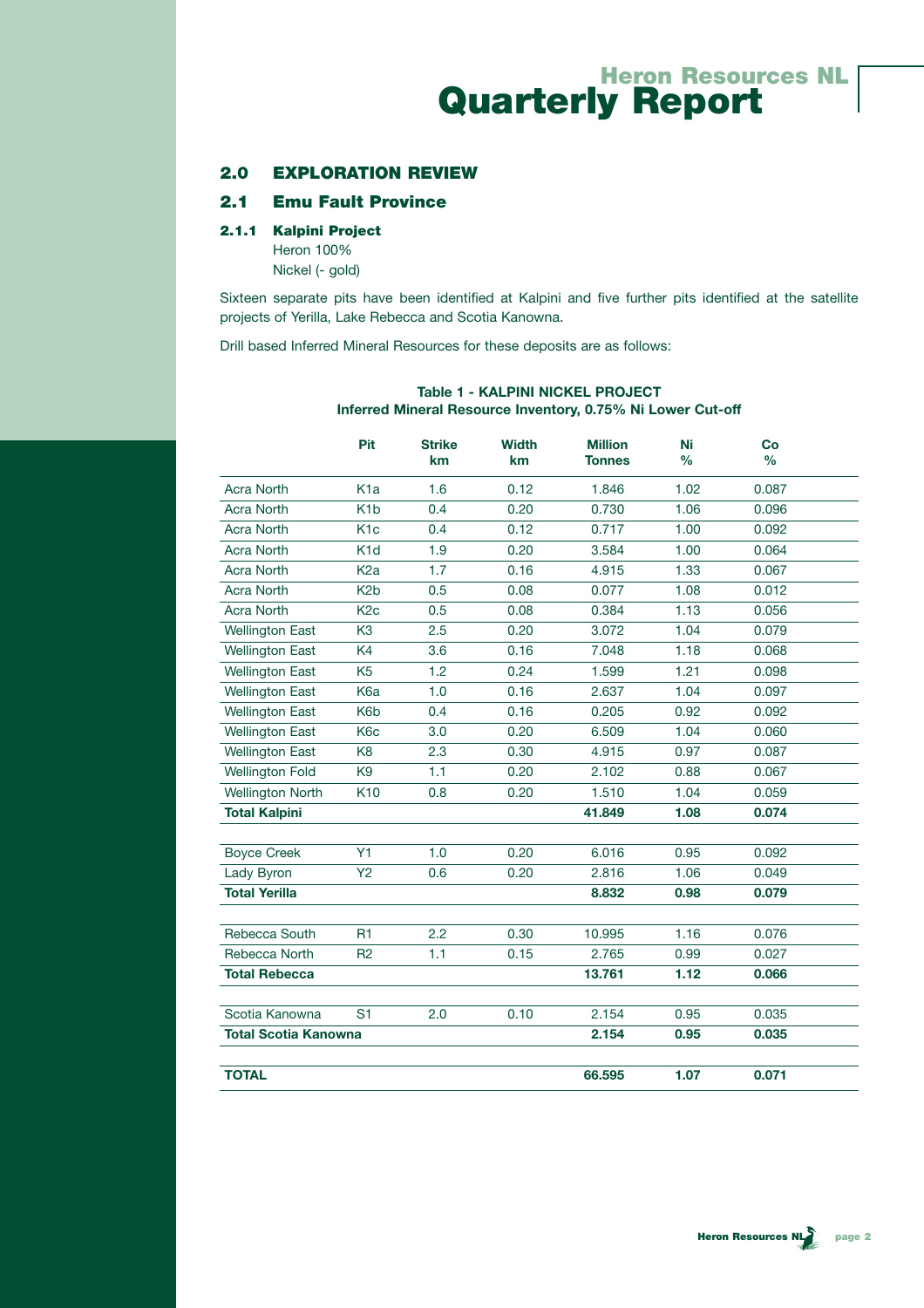

#### Heron Resources NL

#### Project Locations

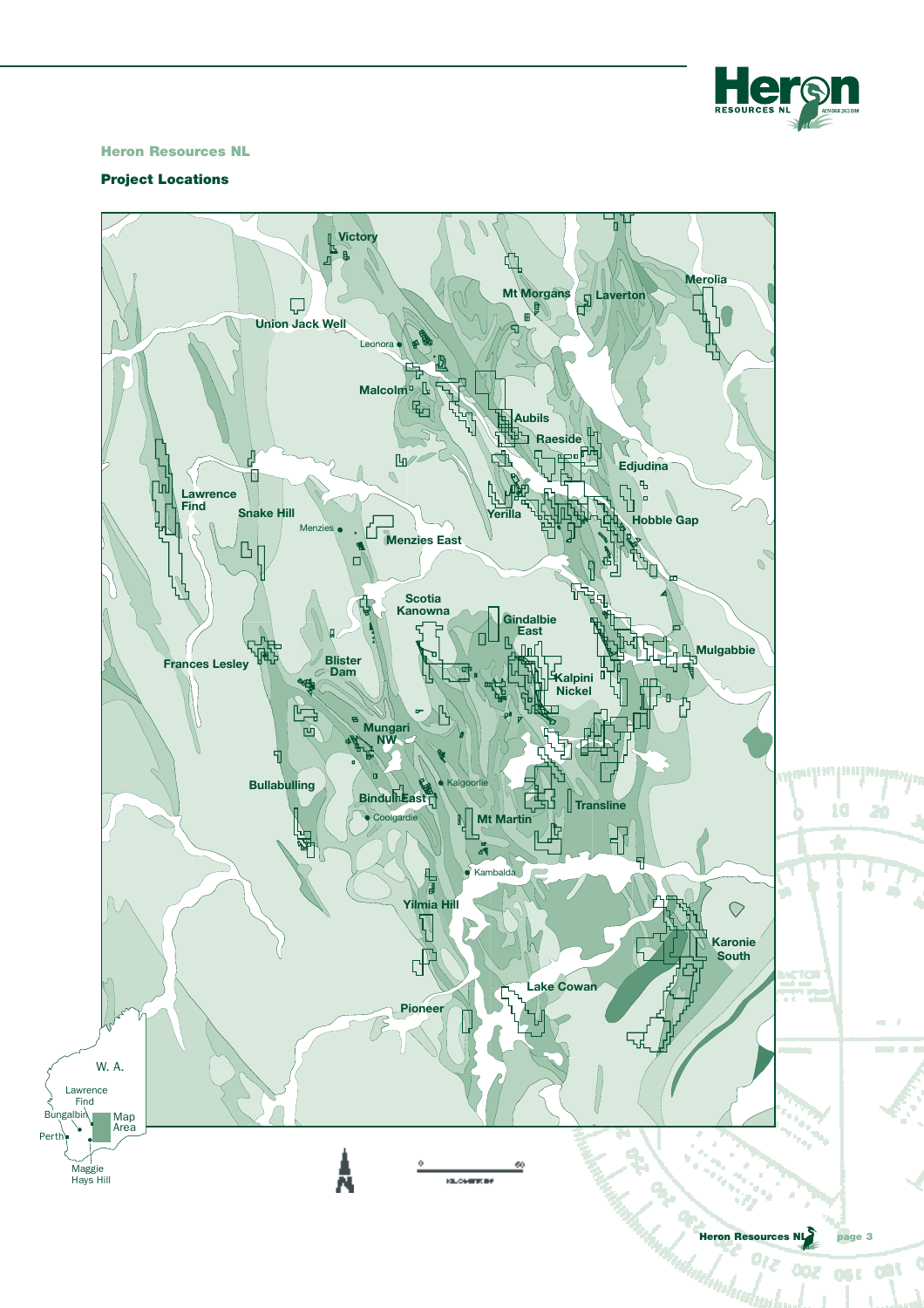The Inferred Mineral Resource estimate is based on information from RC and AC drill holes on nominal 400 metre spaced lines, with most holes that contribute to the resource estimate spaced at 40 metre intervals along the lines. In selected areas the drilling is at a higher density.

The resource estimate uses intercepts above 0.75% Ni over a minimum 2 metre vertical thickness, with a maximum 2 metres of internal waste grading less than 0.75% Ni within the calculated intercept.

The weighting of the intercept when calculating tonnes and grade assumes continuity to a point half way to the next drill hole in each of four directions. An SG of 1.6 is assumed, based on an expected range of 1.3 to 2.25 as inferred from Heron drill chip logging.

Very high grade cobalt lenses occur immediately overlying the 0.5% Ni hangingwall mineralisation. If this mineralisation is included, the nickel-cobalt Inferred Mineral Resource estimate in terms of Ni%+4Co% ("NiCo") is:

| 0.50% NiCo cut-off | 182.2 million tonne | 0.91% NiCo |
|--------------------|---------------------|------------|
| 0.75% NiCo cut-off | 96.1 million tonne  | 1.17% NiCo |
| 1.00% NiCo cut-off | 53.4 million tonne  | 1.46% NiCo |

Company policy is however to do all economic evaluations on Ni ore blocks only, with the Co grade allocated to these blocks for the purpose of cash flow modelling.

Replicate assaying of over 10% of ore grade samples submitted to an umpire laboratory has demonstrated excellent repeatability, giving rise to a high level of confidence on grade estimates and assay techniques. This augurs well for future in-pit grade control.

Metallurgical assessment of the Kalpini and Lake Rebecca mineralisation is current, addressing such aspects as:

- Settling characteristics: The ability of the ore to readily settle determines the pulp density of the ore feed to the autoclave, and accordingly the rate of throughput. Kalpini's ferruginous and siliceous ore types have demonstrated very satisfactory settling characteristics.
- Beneficiation by screening: Initial single step -1mm screen test work on eight samples has demonstrated the ability to upgrade various ore types on average between 10% and 24%. Individual ore types such as siliceous ore have upgrades exceeding 40% at -1.0mm, increasing to 78% at -0.2mm.
- Autoclave testing: This will determine acid consumption specifications for the ore types, and thus quantify operating cost input for cash flow modelling.
- Assaying for penalty elements: Results of such determinations were within commercially acceptable LME ranges, and no metallurgical or metal off-take problems are envisaged.

The Pre-Feasibility Study will be finalised when all metallurgical testwork is completed, notably the inclusion of additional material required due to the new Lake Rebecca discovery.

#### 2.1.2 Transline Project

Heron 100% Nickel-gold

Exploration Licence applications are awaiting grant. The exploration target is Bulong-style lateritic nickel, suitable as satellite ore feed for the Kalpini Nickel Project, located 50km to the north.

With the recent acquisition of additional Exploration Licences, Kalpini and Transline now form a near contiguous tenement holding covering a 100km strike length of sulphidic and lateritic nickel bearing komatiite.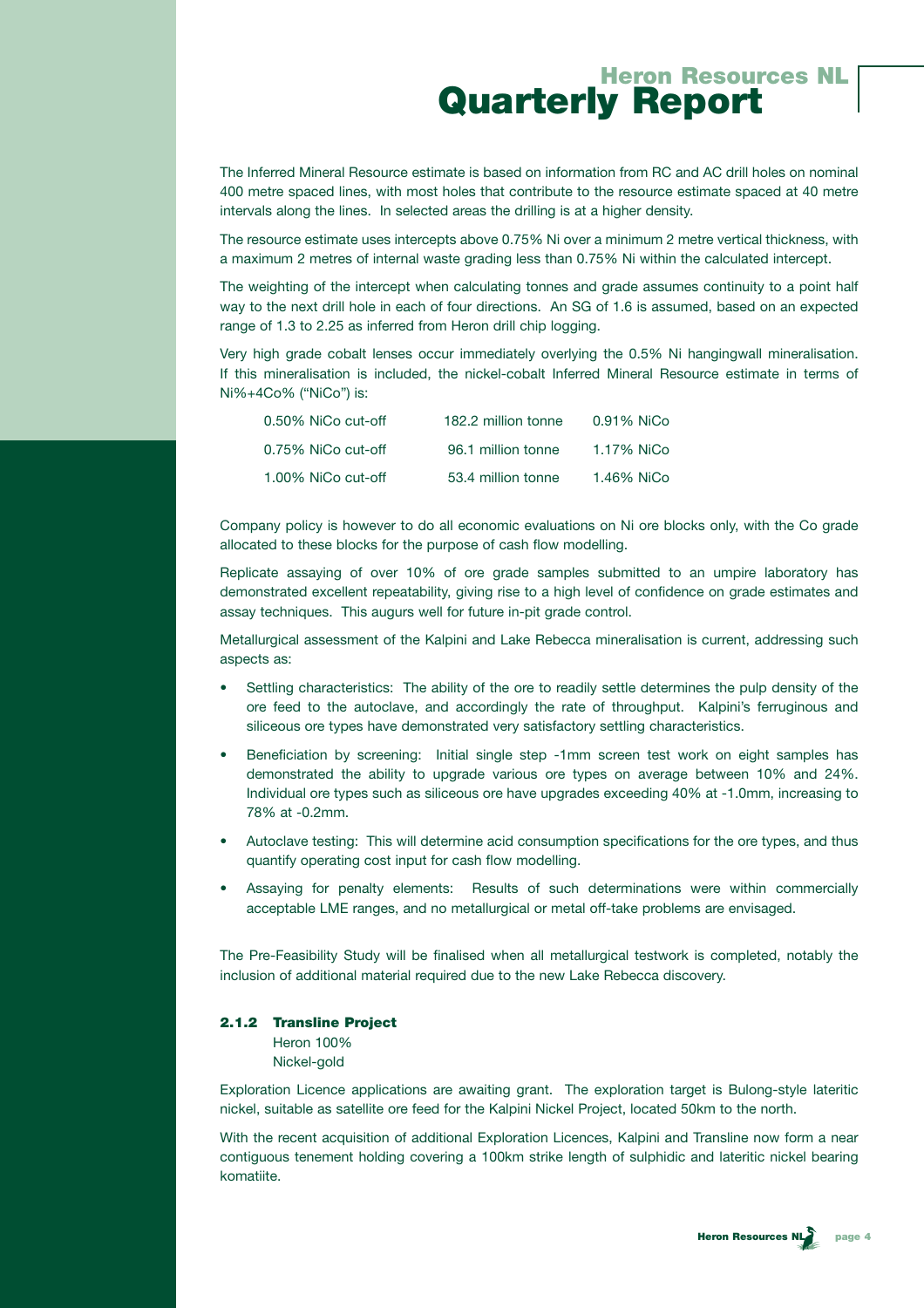

## 2.2 Scotia Kanowna Province

#### 2.2.1 Scotia Kanowna Project

Heron 100%. Nickel - gold

A lateritic nickel assessment is current. Areas for drill follow-up have been defined from interpretation of digital aeromagnetic data. Existing resources within these target areas have been delineated using previous drilling results. These resources are suitable as a satellite ore feed for Kalpini, located 50km to the east-southeast.

Recent pegging successes have acquired excellent resource potential adjoining and along strike of existing Heron nickel laterite resources.

#### 2.2.2 Menzies East Joint Venture Project

Heron 100%. Golden State Resources right to earn 60% Gold - nickel

Golden State is evaluating the results of their previous drilling program and compiling a detailed regional evaluation.

#### 2.2.3 Kanowna East Project

Heron 100% Gold - nickel

The tenements are subject to an Option for Sale Agreement. Given the Company's nickel laterite focus, divestment of this non-strategic asset was sought.

#### 2.3 Keith Kilkenny Province

2.3.1 Edjudina Project

Heron 100% Nickel - gold

#### Yerilla-Boyce Creek Nickel Prospect

Drill holes completed by a previous tenement holder confirm good resource potential, with drill hole 94MAR064 returning 12m at 1.10% Ni, and 94MAR069 returning 28m at 0.83% Ni.

Confirmation RC drilling was attempted by Heron, to quantify the previously identified nickel laterite resource of 6.0 million tonne at 0.95% Ni and 0.092% Co. Wet weather however delayed Heron's drilling, and the rig was mobilised to Lake Rebecca.

#### Yerilla-Lady Byron - McAuliffe West Nickel Prospect

Reverse Circulation drilling for the Quarter totalled 21 holes for 922 metres at the Lady Byron and McAuliffe West Prospects.

Drilling at the Lady Byron Prospect intersected dark brown and dark grey clays overlying olivine adcumulate komatiite. The Heron drilling was to the southeast of previous drilling completed in the 1970s, which returned an intersection of 20m at 0.84% Ni, with coincident weak cobalt enrichment.

A significant new "grass roots" nickel laterite discovery was identified in the Heron Lady Byron drilling. The current resource estimate is 2.8 million tonne at 1.06% Ni and 0.049% Co. A significant infill RC drilling program is required to quantify the Lady Byron resource.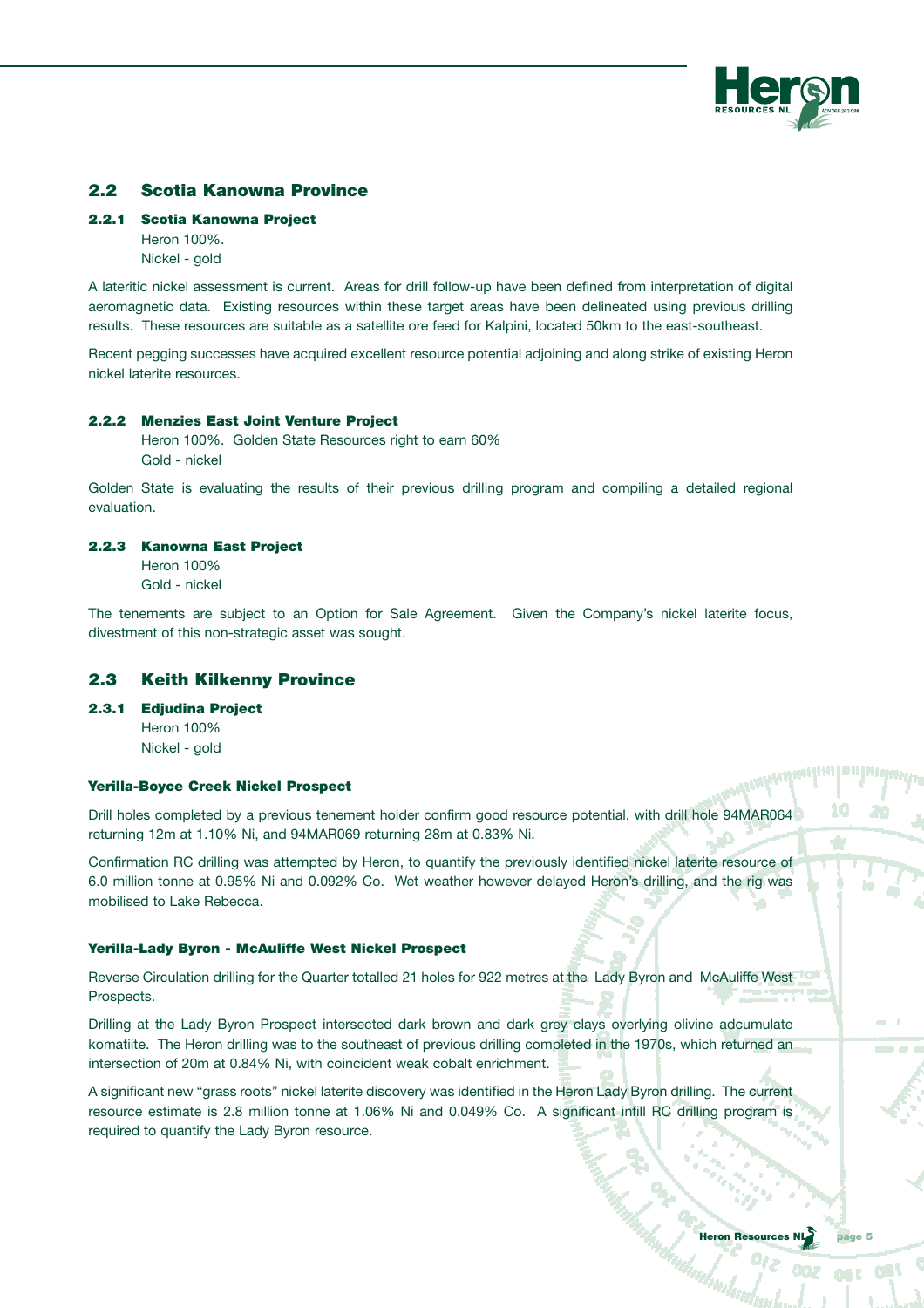Significant results from the September Quarter drilling at McAuliffe West (YERC 004, 005) and Lady Byron (YERC 018, 019) are tabulated below.

| <b>Pit</b>     | Hole No. | <b>North</b><br>m | <b>East</b><br>m | <b>From</b><br>m | To<br>m | <b>Interval</b><br>m | Ni<br>$\%$ | Co<br>$\%$ | Ni4Co<br>$\%$ |
|----------------|----------|-------------------|------------------|------------------|---------|----------------------|------------|------------|---------------|
| Y <sub>2</sub> | YERC004  | 38000             | 4240             | 15               | 20      | 5                    | 0.84       | 0.042      | 1.00          |
| <b>Y2</b>      | YERC005  | 38000             | 4320             | 13               | 15      | 2                    | 0.79       | 0.030      | 0.91          |
| Y <sub>2</sub> | YERC018  | 35200             | 4960             |                  | 11      | 4                    | 1.25       | 0.065      | 1.51          |
|                |          |                   |                  | 16               | 23      |                      | 0.95       | 0.017      | 1.01          |
|                |          |                   |                  | 35               | 38      | 3                    | 0.95       | 0.010      | 0.99          |
| Y <sub>2</sub> | YERC019  | 35200             | 4880             |                  | 6       | 5                    | 1.10       | 0.150      | 1.70          |
|                |          |                   |                  | 13               | 42      | 29                   | 1.22       | 0.041      | 1.38          |

## **Table 2 - YERILLA NICKEL PROJECT Reverse Circulation Drilling: 1m Samples Using 0.75% Ni Lower Cut-Off**

#### **Yerilla-Aubils Nickel Prospect**

The Aubils Prospect has been acquired in principle through the assignment of Option rights from MPI-Pittson Mineral Ventures Australia to Heron. Heron will have the right to complete outright purchase from Mavia Pty Ltd of a 34km<sup>2</sup> project area at Lake Raeside. Ore grade lateritic nickel intercepts exceeding 1% Ni over economic thicknesses are present in 1970s drilling.

#### **Edjudina Gold**

Negotiations for farm-out are at an advanced stage for tenements in the Edjudina-Pinjin area. The target area is the southern continuation of the Laverton Tectonic Zone, which hosts the Granny Smith and Sunrise gold mines further to the north.

Due to Heron's lateritic nickel emphasis, the Board strategy for gold projects is to make these projects available for farm-out.

## 2.3.2 Mulgabbie Project

Heron 100% Nickel - gold

#### Lake Rebecca Lateritic Nickel Prospect

During the September Quarter, Heron completed an initial RC drilling program of 43 holes for an advance of 1,942m. The program has confirmed that Lake Rebecca will be a significant source of ore for the Kalpini Nickel Project.

The northern nickel laterite prospect area at Lake Rebecca consists of a silica cap overlying ultramafic saprolite. Nickel mineralisation occurs as flat lying sheets in both laterite and saprolite settings.

The southern prospect area is largely concealed by aeolian and alluvial cover related to the Lake Rebecca playa lake system. The silica cap has been stripped, but a supergene nickel-cobalt horizon is nonetheless present.

Current drilling suggests the Rebecca North mineralisation is strongly siliceous, with abundant magnesite and a well-developed laterite crust. The magnesite has a potential economic use in the proposed Kalpini metallurgical process.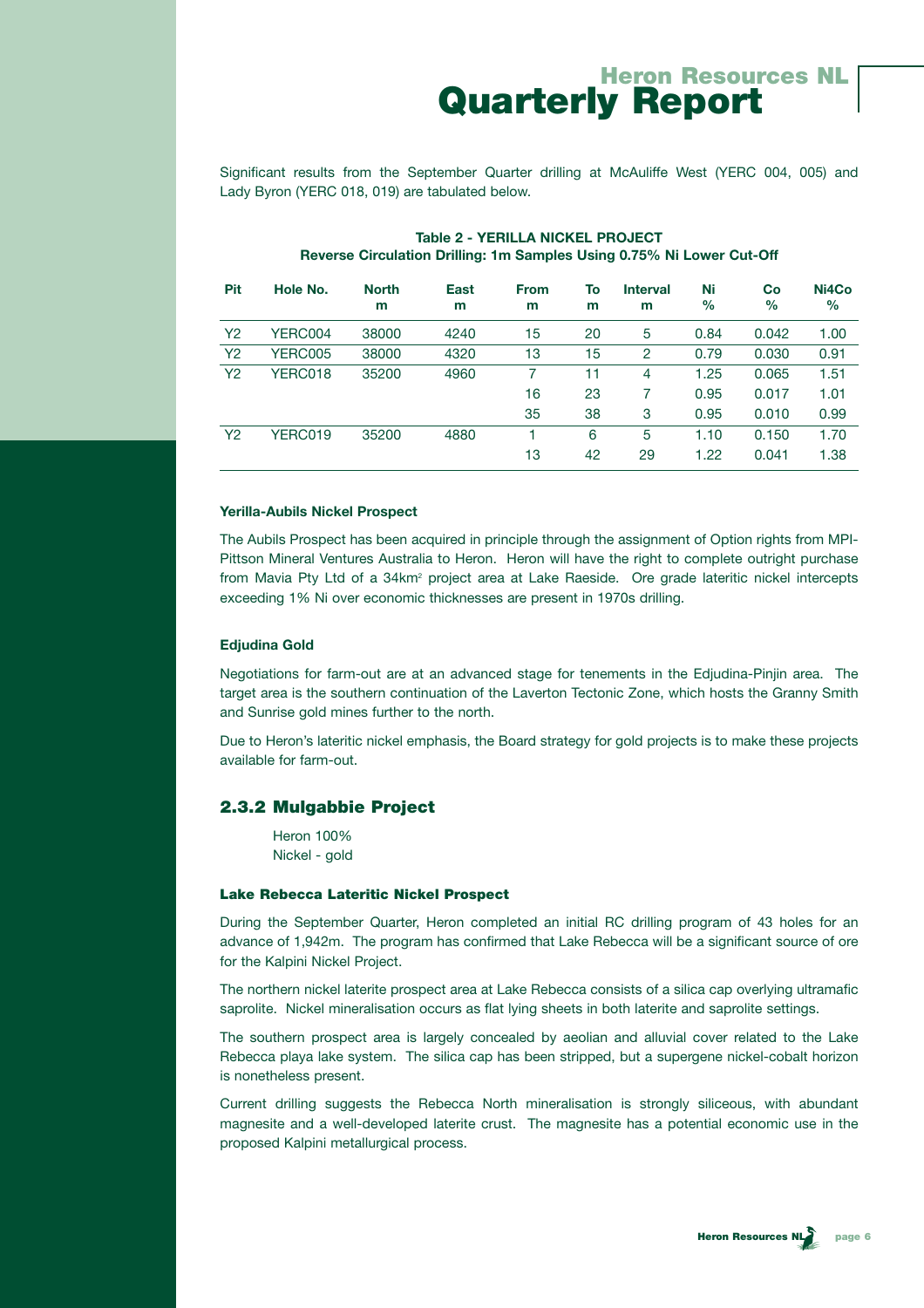

Heron Resources NL

## Lake Rebecca Cross Sections % Ni Intersections

**PIT R1 3600N**



**PIT R1 3200N**



**PIT R1 2800N**

OST ORL

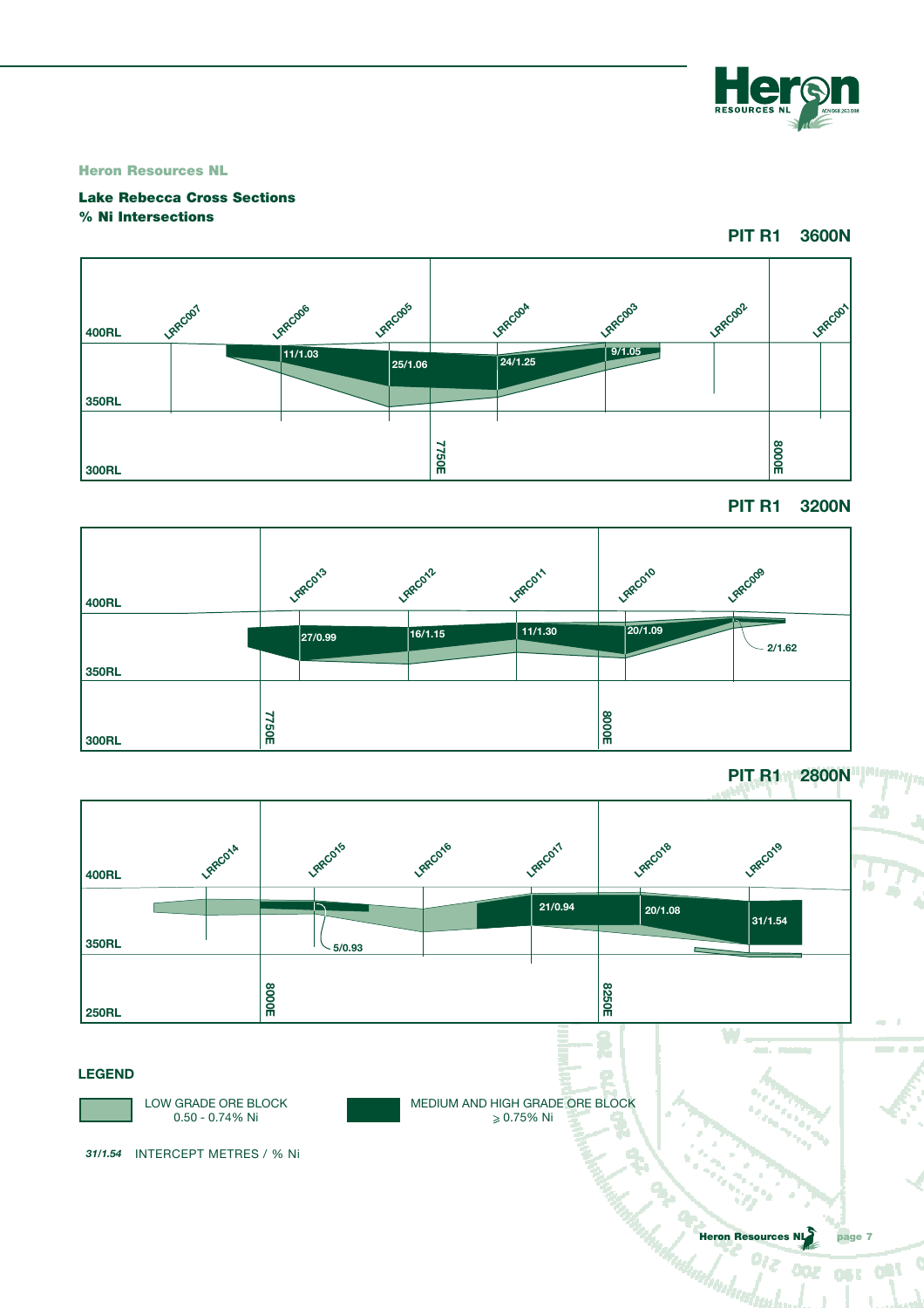The Rebecca South mineralisation is hosted by predominantly swelling smectite clays, including nontronite. These clays are moderate brown to greenish brown above the reduction-oxidation (redox) front, and grey-green below. A 10% MgO redox boundary corresponding to the colour change is well defined at Lake Rebecca, and normally corresponds to a change from 40% FeO to 20% FeO. Mineralisation is dominantly within the low MgO-high FeO clay variant, which is encouraging in terms of operating cost parameters.

The north and south ore bodies are geologically separated by a fault zone interpreted to trend ENE across the tenements. In terms of mining however, both ore bodies would be expected to be extracted from a single pit.

The mineralised laterite zone from Heron's drilling has a strike length of 3.3km and a width of 0.2 - 0.3km. The resource estimate, partly based on preliminary assay results, is 13.8 million tonne at 1.12% Ni and 0.066% Co, located on three granted Mining Leases.

Significant results from the September Quarter drilling are tabulated below.

| Zone           | Hole No.        | <b>North</b><br>m | East<br>m | <b>From</b><br>m | To<br>m | <b>Interval</b><br>m | Ni<br>$\%$ | Co<br>$\%$ | Ni4Co<br>$\%$ |
|----------------|-----------------|-------------------|-----------|------------------|---------|----------------------|------------|------------|---------------|
| R <sub>2</sub> | LRRC003         | 73600             | 7880      | 4                | 13      | 9                    | 1.06       | 0.065      | 1.32          |
| R <sub>2</sub> | LRRC004         | 73600             | 7800      | 10               | 33      | 23                   | 1.25       | 0.120      | 1.73          |
| R <sub>2</sub> | <b>LRRC005</b>  | 73600             | 7720      | 6                | 26      | 20                   | 1.15       | 0.062      | 1.39          |
| R <sub>2</sub> | LRRC006         | 73600             | 7640      | 2                | 13      | 11                   | 1.04       | 0.096      | 1.42          |
| R <sub>2</sub> | LRRC010         | 73200             | 8020      | 11               | 31      | 20                   | 1.09       | 0.043      | 1.26          |
| R2             | LRRC011         | 73200             | 7940      | 8                | 19      | 11                   | 1.30       | 0.111      | 1.75          |
| R <sub>2</sub> | LRRC012         | 73200             | 7860      | 12               | 28      | 16                   | 1.15       | 0.133      | 1.68          |
| R <sub>2</sub> | LRRC013         | 73200             | 7780      | 10               | 37      | 27                   | 0.99       | 0.082      | 1.32          |
| R <sub>2</sub> | LRRC018         | 72800             | 8280      | 6                | 26      | 20                   | 1.08       | 0.060      | 1.32          |
| R <sub>2</sub> | LRRC019         | 72800             | 8360      | 9                | 40      | 31                   | 1.54       | 0.060      | 1.78          |
| R <sub>1</sub> | LRRC023         | 74000             | 7400      | $\overline{7}$   | 12      | 5                    | 1.11       | 0.029      | 1.22          |
| R <sub>1</sub> | LRRC027         | 74360             | 7210      | 4                | 24      | 20                   | 0.97       | 0.017      | 1.04          |
| R <sub>1</sub> | LRRC028         | 74700             | 7200      | 0                | 17      | 17                   | 0.86       | 0.026      | 0.97          |
| R <sub>1</sub> | <b>LRRC033*</b> | 72800             | 8320      | 8                | 20      | 12                   | 1.12       | 0.039      | 1.27          |
| R <sub>1</sub> | LRRC034*        | 72800             | 8440      | 21               | 41      | 20                   | 1.16       | 0.046      | 1.33          |

#### **Table 3 LAKE REBECCA NICKEL PROJECT Reverse Circulation Drilling: 1m Samples Using 0.75% Ni Lower Cut-Off**

\* denotes preliminary composites, I metre sample results pending.

#### Mulgabbie West Prospect

Heron's tenements adjoin and are along strike of the Old Plough Dam - Khartoum mineralised trend (a recent one million ounce gold discovery). The previously announced farm-out has been withdrawn, due to a change of management control of the other party. A new unrelated party has however expressed interest in farming in.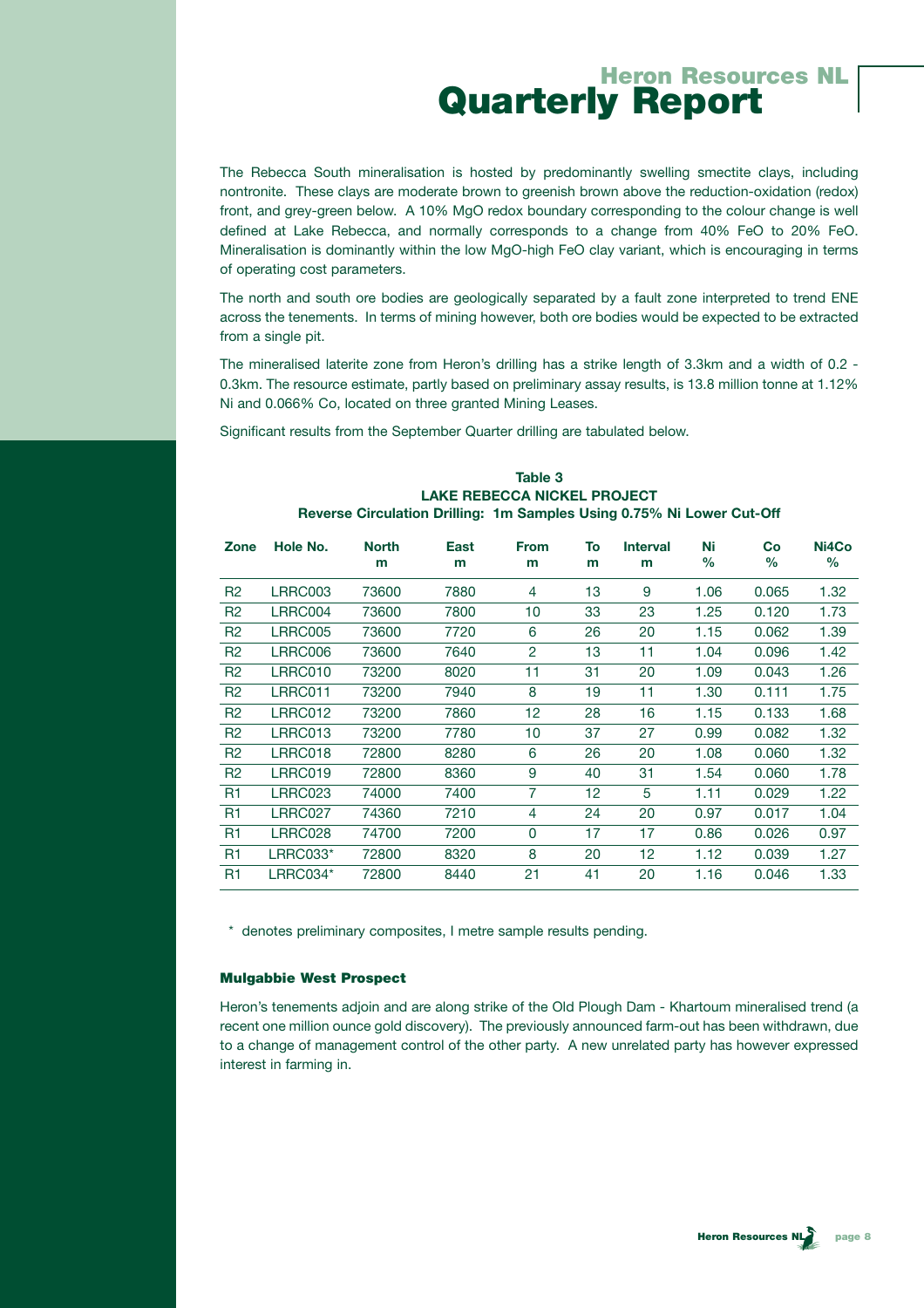

#### 2.3.3 Karonie South Project

Heron 100% Gold - nickel

Five mineralised target styles have been interpreted by Heron:

- Ultramafic-hosted nickel.
- Lateritic nickel associated within the Proterozoic ultramafic Jimberlana Dyke.
- An extensive area of the highly prospective Proterozoic Woodline Beds is present in the northwest project area. This unit is a target for volcanogenic precious and polymetallic mineralisation. At Ravensthorpe, an equivalent Proterozoic unit, the Mount Barren Beds, hosts the Trilogy polymetallic deposit.
- Shear-hosted gold, as occurring in the Karonie and Khartoum areas to the north. The structures hosting these deposits can be traced south along strike into the Heron project area.
- BIF-hosted gold of the style located at Randalls-Maxwells 75km NW of Karonie South.

Farm-out is sought for the Karonie South Project, due to the current exploration emphasis on the Kalpini-Yerilla-Lake Rebecca nickel laterite projects.

## 2.4 Mungari Province

2.4.1 Mungari Northwest Joint Venture Project Heron 100%. Kundana Gold right to earn 50% Gold

The project area is NW along strike from the Mines and Resources Australia-Mineral Commodities 0.75 million ounce gold discovery at White Foil.

A RAB program designed to test the Meat Feathers, Big High, Powder Blanc and Holy Grail prospects within the Powder Sill was completed. The program comprised 10,169m in 296 holes averaging 34.4m in depth.

The drilling program focussed on the upper Powder Sill contact between quartz rich granophyric granodiorite and the host sedimentary sequence.

Large scale gold mineralised systems within the Powder Sill are known to exist at the upper contact zone at the White Foil deposit, located south of the Mungari NW tenements. At the Meat Feathers prospect, the upper Powder Sill contact is obscured by alluvial cover. Drilling was therefore required to test this area. Auger soil gold anomalies correspond to the approximate position of the Powder Sill contact on magnetic images of the region.

Within the thickest part of the Powder Sill, detailed mapping has revealed an ellipsoidal feeder structure consisting of magmatic breccia, epidote altered mafic material and an extensive quartz vein system at the Big High Prospect. The degree of alteration and quartz vein development indicates that the feeder has acted as a hydrothermal fluid conduit. The zone corresponds to an intense magnetic anomaly.

RAB drilling results to date of the gold-in-soil anomalies have been disappointing, with the best results being 4 metres at 0.12g/t Au and 4 metres at 0.20g/t Au.

Kundana have complied with their Joint Venture obligations by expending \$311,000 within the initial six months of the Joint Venture. The quality of Kundana's exploration has been excellent.

10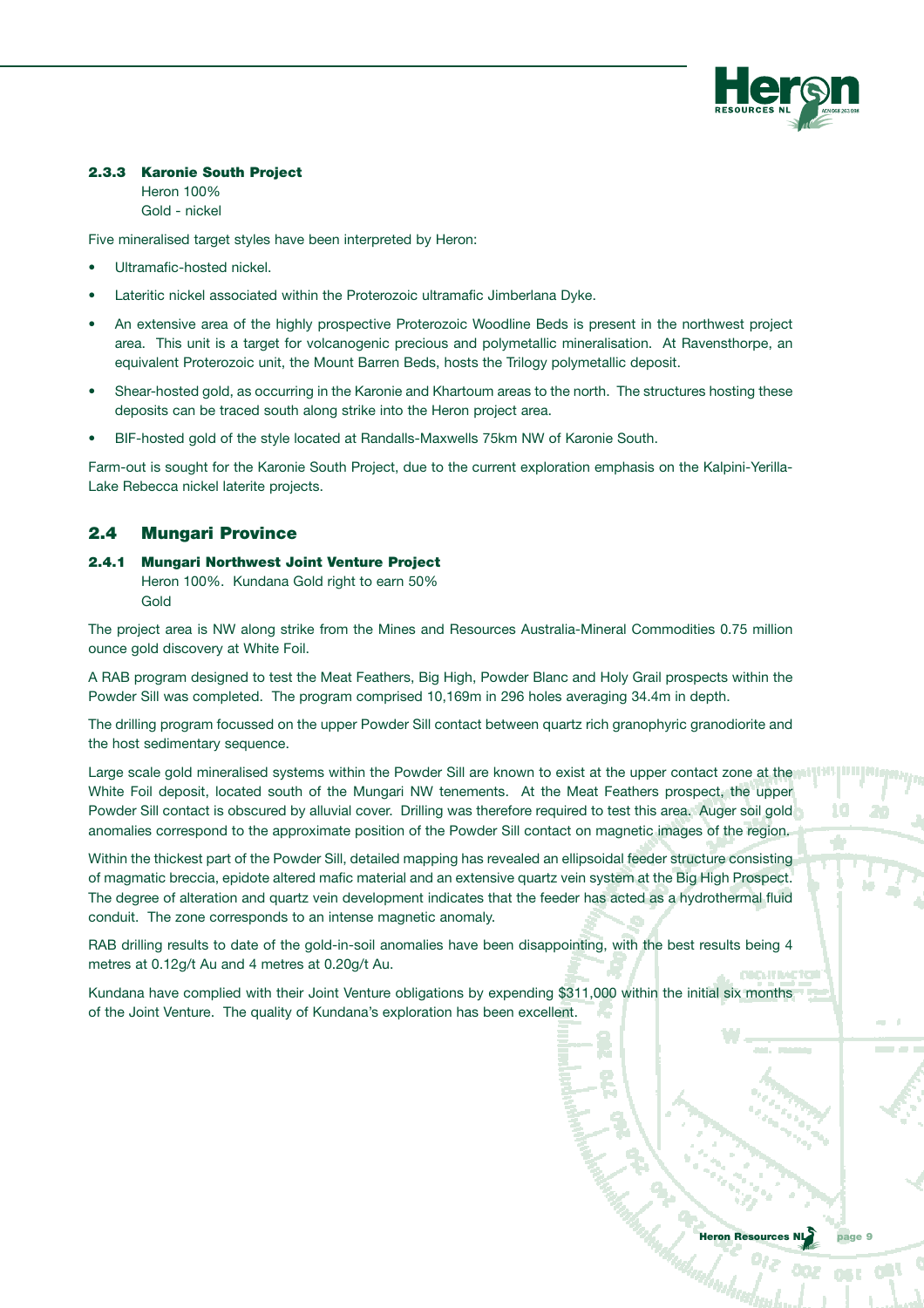## 2.5 Leonora Laverton Province

#### 2.5.1 Laverton Nickel Project

Heron 100%. Nickel (- gold).

Exploration Licence applications covering 552km<sup>2</sup> were lodged between Laverton and Merolia north along strike of the Coglia Well - Irwin Hills lateritic nickel prospects. Merolia consists of ultramafic occurrences associated with strong aeromagnetic anomalies. From Heron's literature research, previous drilling has recorded nickel laterite mineralisation.

#### 2.5.2 Laverton Joint Venture Project

Heron 100%. Metex right to earn 70%. Gold - nickel

Excellent gold discoveries have been announced by the Metex-Delta Gold joint venture within their Chatterbox Shear Zone project, immediately east of the Heron joint venture ground. Interpretation of exploration results from the Heron project area continues.

#### 2.5.3 Mount Morgans Joint Venture Project

Heron 100%. Metex right to earn 70% Gold - nickel

Interpretation of exploration results from the Heron joint venture ground continues.

#### 2.5.4 Malcolm Project

Heron 100% Gold - nickel

The project area adjoins several gold mining centres. Heron exploration has generated several gold drilling targets.

Farm-out of the project is being sought.

#### 2.5.5 Victory Project

Heron 100% Nickel - gold

Additional tenements have been pegged in the Victory area, targeting nickel laterite.

A Mining Lease conversion was completed at the Victory Gold Mine. Systematic mine sampling was completed. The maximum assay was 2.5 g/t Au, with consistent 0.2-0.8 g/t Au results. Drilling of the target is required, to test below the surface depletion zone.

### 2.6 Menzies Leonora Province

#### 2.6.1 Menzies Leonora Project

Heron 100% Nickel - gold - diamonds

Further tenement consolidation has been completed at Lawrence Find.

High priority base metal targets have been generated, in conjunction with the laterite nickel assessment. Intense aeromagnetic anomalies have been targeted for nickel laterite follow up.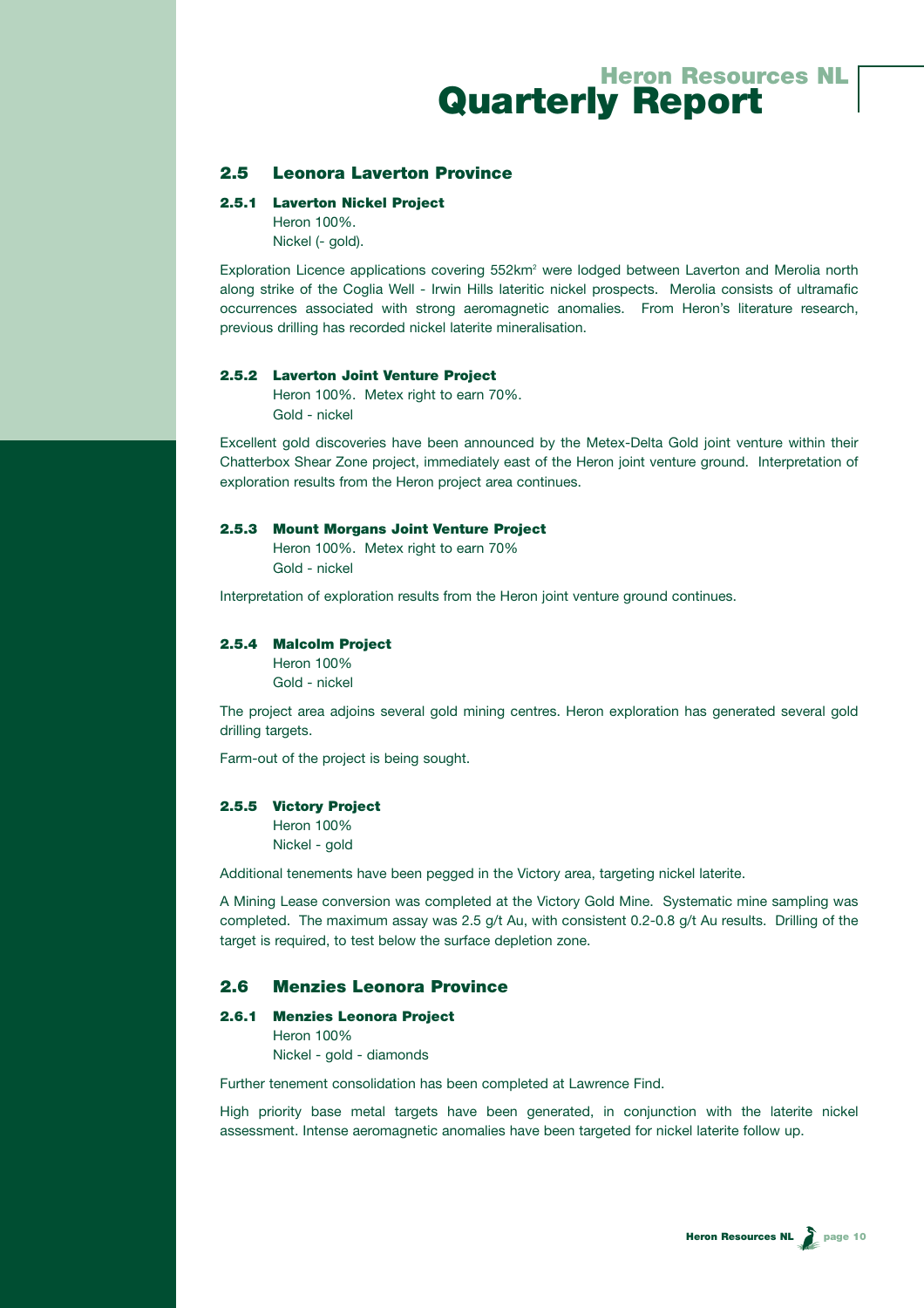

## 2.7 Ida Fault Province

#### 2.7.1 Snake Hill Joint Venture Project

Heron 100%. Connemara right to earn 70% Gold - nickel

First pass data interpretation was completed as part of drill target definition.

#### 2.7.2 Blister Dam Project

Heron 100%. Gold - nickel

The project area is located 100km NW of Kalgoorlie on the Zuleika Shear Zone within an area of extensive gold mining activity.

An additional tenement group west of and contiguous with the Heron project area and straddling the Zuleika Shear has been acquired. The expanded tenement holding is highly prospective for gold mineralisation, and is currently subject to advanced farm-out negotiations.

#### 2.7.3 Bullabulling Project

Heron 100% Nickel - gold

Areas highly prospective for nickel laterite occurrences have been secured with Exploration Licence applications. Farm-out discussions are current on gold targets within the project area.

#### 2.7.4 Frances Lesley Project

Heron 100% Nickel - gold

The project area is located 90km NW of Kalgoorlie, within an area of active gold mining operations at Carbine and Davyhurst.

Grant of Exploration Licences is awaited. High priority nickel sulphide exhalative targets have been generated by Heron, which have attracted joint venture interest.

#### 2.7.5 Yilmia Hill, Cowan Projects

Heron 100% Nickel - gold

Exploration Licence applications are awaiting grant. The main Heron target is lateritic nickel. The discovery of lateritic cobalt-nickel mineralisation has recently been announced to the south along strike at Mount Thirsty.

## 2.8 Kambalda Domain Province

2.8.1 Binduli East Joint Venture Project Heron 100%. MPI Gold right to earn 70% Gold - nickel

The project area straddling the Abattoir Shear is located 10km SW of Kalgoorlie.

MPI Gold field exploration is current, consisting of regolith mapping and soil auger sampling of structural and dolerite targets.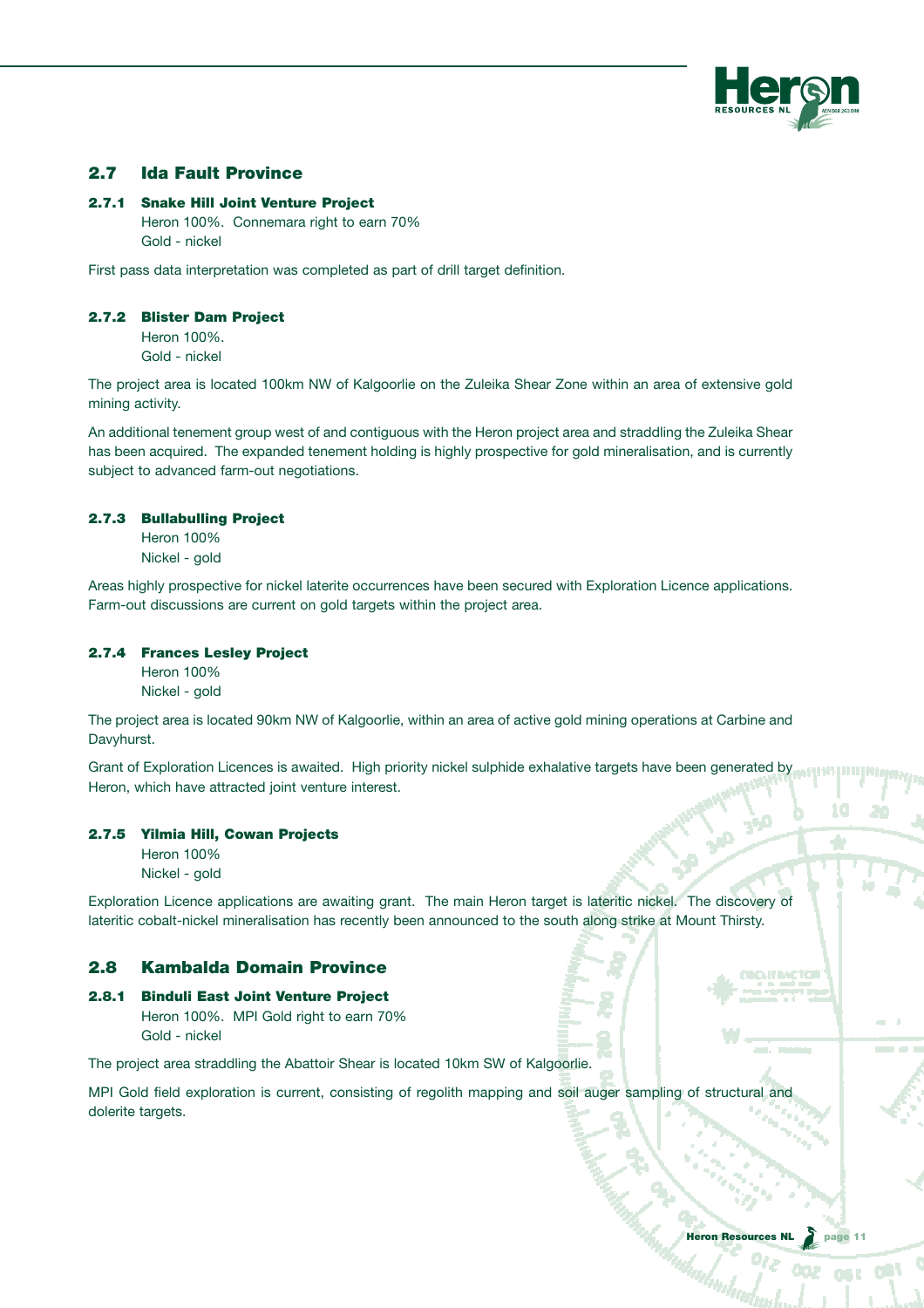#### 2.8.2 Mount Martin Project

Heron 100% Nickel - gold

Tenement applications have been lodged on favourable structural and ultramafic targets in the area of the Blair nickel, Mount Martin gold-nickel and New Celebration gold mines. Tenement grant is awaited.

#### 2.9 Southern Cross Province

#### 2.9.1 Bungalbin Project

Heron 100% Nickel - iron ore - gold

The area is situated east along strike of the Marda gold mining centre, within an area of pervasive laterite cover. Lateritic nickel targets have been identified from Heron's literature research.

Heron is currently doing resource estimation on iron ore mineralisation identified by previous explorers. Scope exists for a Koolyanobbing style iron ore operation at Bungalbin. A consultant is advising the Company on feasibility parameters for development of the iron ore deposit.

#### 2.9.2 Maggie Hayes Hill Project

Heron 100% Nickel (-gold)

Tenement grant is awaited. Results of nickel sulphide exploration along strike of Heron's ground on adjoining tenements is being monitored. Heron's main currently defined target is nickel laterite in the southern project area.

Consideration is being given to farm-out of nickel sulphide targets, with Heron retaining the rights to nickel laterite.

## 2.10 Gawler Craton Province

#### 2.10.1 G2 Project

Heron 100%

Gold - copper - uranium - diamonds

An area reduction was completed. Farm-out of the project is being discussed, to enable drill testing o high priority magnetic targets previously generated by Heron.

 $f R L$ 

**I J BUCHHORN MANAGING DIRECTOR**

*The information is based on, and accurately reflects, information compiled by Ian James Buchhorn, who is a Member of the Australasian Institute of Mining and Metallurgy.*

Heron Resources NL 21 Close Way, West Kalgoorlie WA 6430 Phone: (08) 9091 9253 Fax: (08) 9091 9256 heron@ludin.com.au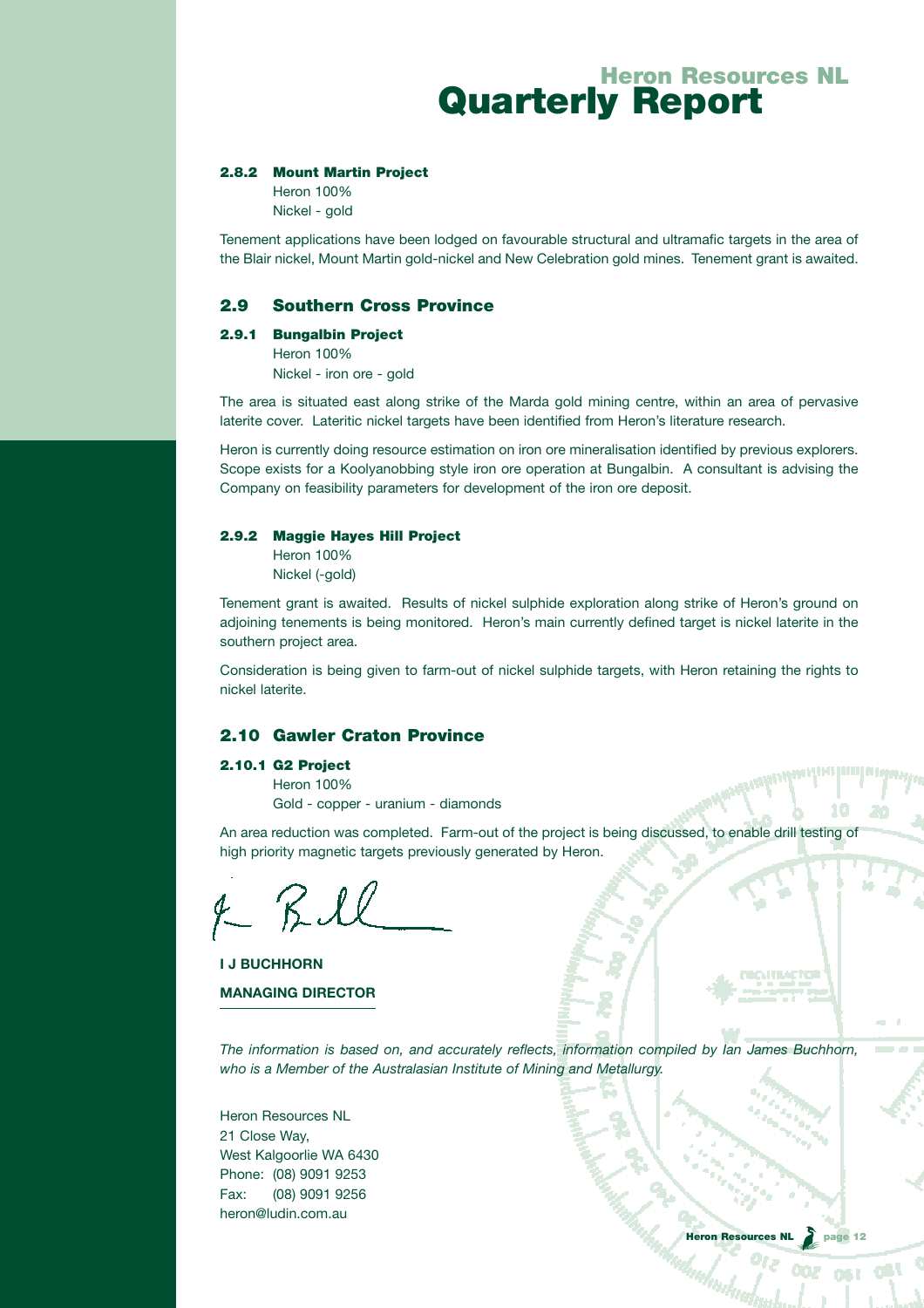

## Appendix 5B

## Mining exploration entity quarterly report

## Name of entity

ij

**Heron Resources NL**

| 068 263 098 | 30 September 1998                 |
|-------------|-----------------------------------|
| ACN or ARBN | Quarter ended ("current quarter") |

## Consolidated statement of cash flows

|      | <b>Cash flows related to operating activities</b>          |     |                            | <b>Current</b><br>Quarter<br>\$A'000 | <b>Year to Date</b><br>(3 months)<br>\$A'000 |      |
|------|------------------------------------------------------------|-----|----------------------------|--------------------------------------|----------------------------------------------|------|
| 1.1  | Receipts from product sales and related debtors            |     |                            |                                      |                                              |      |
| 1.2  | Payments for:                                              | (a) | exploration and evaluation | (538)                                | (538)                                        |      |
|      |                                                            | (b) | development                |                                      |                                              |      |
|      |                                                            | (c) | production                 |                                      |                                              |      |
|      |                                                            | (d) | administration             | (133)                                | (133)                                        |      |
| 1.3  | Dividends received                                         |     |                            |                                      |                                              |      |
| 1.4  | Interest and other items of a similar nature received      |     |                            | 30                                   | 30                                           |      |
| 1.5  | Interest and other costs of finance paid                   |     |                            |                                      |                                              |      |
| 1.6  | Income taxes paid                                          |     |                            |                                      |                                              |      |
| 1.7  | Other (provide details if material)                        |     |                            |                                      |                                              |      |
|      | <b>Net Operating Cash Flows</b>                            |     |                            | (641)                                | (641)                                        |      |
|      | <b>Cash flows related to investing activities</b>          |     |                            |                                      |                                              |      |
| 1.8  | Payment for purchases of:                                  | (a) | prospects                  | (39)                                 | (39)                                         | اللو |
|      |                                                            | (b) | equity investments         |                                      |                                              |      |
|      |                                                            | (c) | other fixed assets         | (5)                                  | (5)                                          |      |
| 1.9  | Proceeds from sale of                                      | (a) | prospects                  |                                      |                                              |      |
|      |                                                            | (b) | equity investments         |                                      |                                              |      |
|      |                                                            | (c) | other fixed assets         |                                      |                                              |      |
| 1.10 | Loans to other entities                                    |     |                            |                                      |                                              |      |
| 1.11 | Loans repaid by other entities                             |     |                            |                                      |                                              |      |
| 1.12 | Other (provide details if material)                        |     |                            |                                      |                                              | - 1  |
|      |                                                            |     |                            |                                      |                                              |      |
|      | <b>Net Investing Cash Flows</b>                            |     |                            | (44)                                 | (44)                                         |      |
| 1.13 | Total operating and investing cash flows (carried forward) |     |                            | (685)                                | (685)                                        |      |
|      |                                                            |     |                            |                                      |                                              |      |
|      |                                                            |     |                            |                                      |                                              |      |

Ooz

**OST ORL** 

¢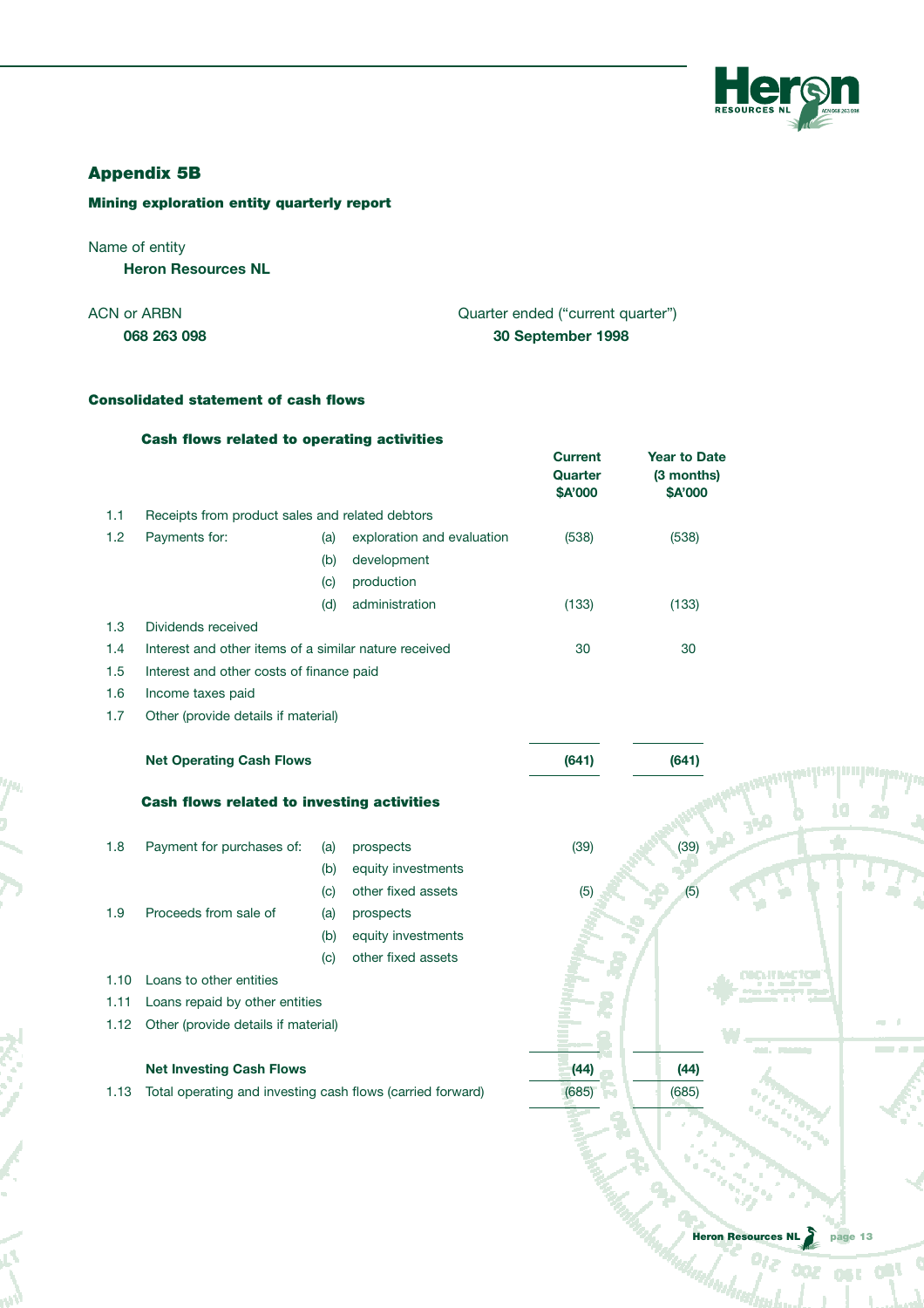|      |                                                            | <b>Current</b><br>Quarter<br>\$A'000 | <b>Year to Date</b><br>(3 months)<br>\$A'000 |
|------|------------------------------------------------------------|--------------------------------------|----------------------------------------------|
| 1.13 | Total operating and investing cash flows (brought forward) | (685)                                | (685)                                        |
|      | <b>Cash flows related to financing activities</b>          |                                      |                                              |
| 1.14 | Proceeds from the issue of shares, options, etc.           |                                      |                                              |
| 1.15 | Proceeds from the sale of forfeited shares                 |                                      |                                              |
| 1.16 | Proceeds from borrowings                                   |                                      |                                              |
| 1.17 | Repayment of borrowings                                    |                                      |                                              |
| 1.18 | Dividends paid                                             |                                      |                                              |
| 1.19 | Other (provide details if material)                        |                                      |                                              |
|      | - Share Issue Expenses                                     |                                      |                                              |
|      | Net financing cash flows                                   | <b>Nil</b>                           | <b>Nil</b>                                   |
|      | Net increase (decrease) in cash held                       | (685)                                | (685)                                        |
| 1.20 | Cash at beginning of quarter/year to date                  | 2,468                                | 2,468                                        |
| 1.21 | Exchange rate adjustments                                  |                                      |                                              |
| 1.22 | Cash at end of quarter                                     | 1,783                                | 1,783                                        |
|      |                                                            |                                      |                                              |

**Payments to directors of the entity and associates of the directors**

| Payments to related entities of the entity and associates of the related entities |  |  |  |
|-----------------------------------------------------------------------------------|--|--|--|
|-----------------------------------------------------------------------------------|--|--|--|

|      |                                                                                       | <b>Current</b><br>Quarter<br><b>\$A'000</b> |
|------|---------------------------------------------------------------------------------------|---------------------------------------------|
| 1.23 | Aggregate amount of payments to the parties included in item 1.2                      | 49                                          |
| 1.24 | Aggregate amount of loans to the parties included in item 1.10                        |                                             |
| 1.25 | Explanation necessary for an understanding of the transactions                        |                                             |
|      | Directors fees, salaries and superannuation (45).                                     |                                             |
|      | Provision of secretarial services and accommodation by director related entities (4). |                                             |
|      | <b>Non-cash financing and investing activities</b>                                    |                                             |

- 2.1 Details of financing and investing transactions which have had a material effect on consolidated assets and liabilities but did not involve cash flows Nil
- 2.2 Details of outlays made by other entities to establish or increase their share in projects in which the reporting entity has an interest See attached schedule, page 16.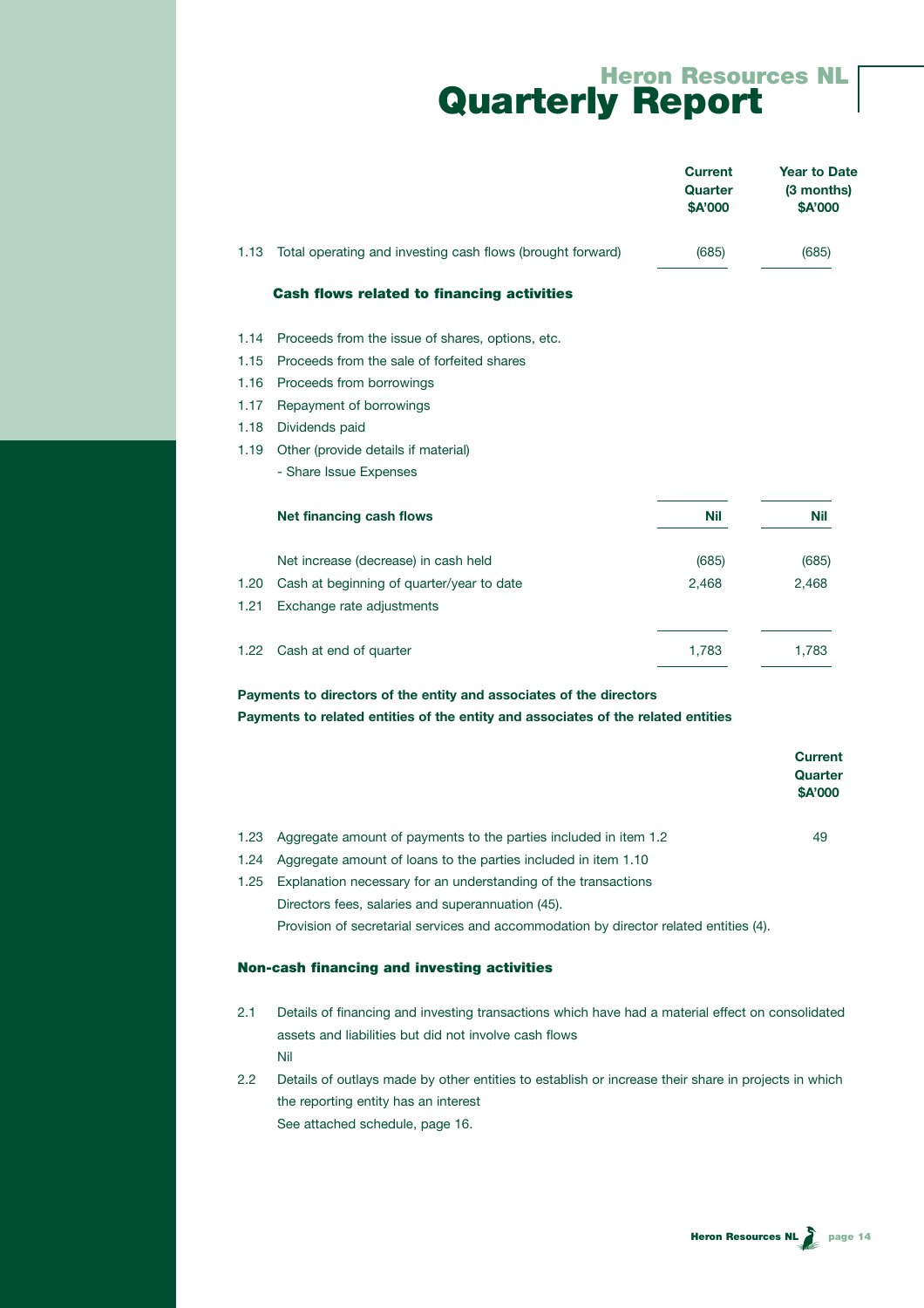

## Financing facilities available

*Add notes as necessary for an understanding of the position*

|         |                                                                                                                                                            |                                 | <b>Amount</b><br><b>Available</b><br>\$A'000 | <b>Amount</b><br><b>Used</b><br>\$A'000 |                                      |
|---------|------------------------------------------------------------------------------------------------------------------------------------------------------------|---------------------------------|----------------------------------------------|-----------------------------------------|--------------------------------------|
| 3.1     | Loan facilities                                                                                                                                            |                                 |                                              |                                         |                                      |
| 3.2     | Credit standby arrangements                                                                                                                                |                                 |                                              |                                         |                                      |
|         | <b>Estimated cash outflows for next quarter</b>                                                                                                            |                                 |                                              |                                         |                                      |
|         |                                                                                                                                                            |                                 |                                              | \$A'000                                 |                                      |
| 4.1     | Exploration and evaluation                                                                                                                                 |                                 |                                              | 350                                     |                                      |
| 4.2     | Development                                                                                                                                                |                                 |                                              |                                         |                                      |
|         | Total                                                                                                                                                      |                                 |                                              | 350                                     |                                      |
|         | <b>Reconciliation of cash</b>                                                                                                                              |                                 |                                              |                                         |                                      |
|         | Reconciliation of cash at the end of the quarter<br>(as shown in the consolidated statement of cash flows)<br>to related items in the accounts as follows. |                                 |                                              |                                         |                                      |
|         |                                                                                                                                                            |                                 | <b>Current</b>                               | <b>Previous</b>                         |                                      |
|         |                                                                                                                                                            |                                 | Quarter                                      | Quarter                                 |                                      |
|         |                                                                                                                                                            |                                 | \$A'000                                      | \$A'000                                 |                                      |
| 5.1     | Cash on hand and at bank                                                                                                                                   |                                 | (40)                                         | 131                                     |                                      |
| 5.2     | Deposits at call                                                                                                                                           |                                 | 827                                          | 346                                     |                                      |
| 5.3     | <b>Bank Overdraft</b>                                                                                                                                      |                                 |                                              |                                         |                                      |
| 5.4     | Other (provide details)                                                                                                                                    |                                 |                                              |                                         |                                      |
|         | <b>Bank Bills</b>                                                                                                                                          |                                 | 996                                          | 1,991                                   |                                      |
|         | Total: cash at end of quarter (Item 1.22)                                                                                                                  |                                 | 1,783                                        | 2,468                                   |                                      |
|         | Changes in interests in mining tenements                                                                                                                   |                                 |                                              |                                         |                                      |
|         | <b>Tenement</b>                                                                                                                                            | <b>Nature of interest</b>       | Interest at                                  | Interest at                             |                                      |
|         | reference                                                                                                                                                  | (note (2))                      | beginning of                                 | <b>End of</b>                           |                                      |
|         |                                                                                                                                                            |                                 | Quarter                                      | Quarter                                 |                                      |
| 6.1     | Interests in mining tenements                                                                                                                              |                                 |                                              |                                         |                                      |
|         | relinquished, reduced or lapsed                                                                                                                            | See attached schedule, page 17. |                                              |                                         |                                      |
| $6.2\,$ | Interests in mining tenements                                                                                                                              | See attached schedule, page 17. |                                              |                                         |                                      |
|         | acquired or increased                                                                                                                                      |                                 |                                              |                                         |                                      |
|         |                                                                                                                                                            |                                 |                                              |                                         |                                      |
|         |                                                                                                                                                            |                                 |                                              |                                         |                                      |
|         |                                                                                                                                                            |                                 |                                              |                                         | <b>PART The State Lay</b>            |
|         |                                                                                                                                                            |                                 |                                              |                                         |                                      |
|         |                                                                                                                                                            |                                 |                                              |                                         |                                      |
|         |                                                                                                                                                            |                                 |                                              |                                         |                                      |
|         |                                                                                                                                                            |                                 |                                              |                                         |                                      |
|         |                                                                                                                                                            |                                 |                                              |                                         |                                      |
|         |                                                                                                                                                            |                                 |                                              |                                         |                                      |
|         |                                                                                                                                                            |                                 |                                              |                                         |                                      |
|         |                                                                                                                                                            |                                 |                                              |                                         | <b>Heron Resources NL</b><br>page 15 |
|         |                                                                                                                                                            |                                 |                                              |                                         |                                      |
|         |                                                                                                                                                            |                                 |                                              |                                         |                                      |
|         |                                                                                                                                                            |                                 |                                              |                                         |                                      |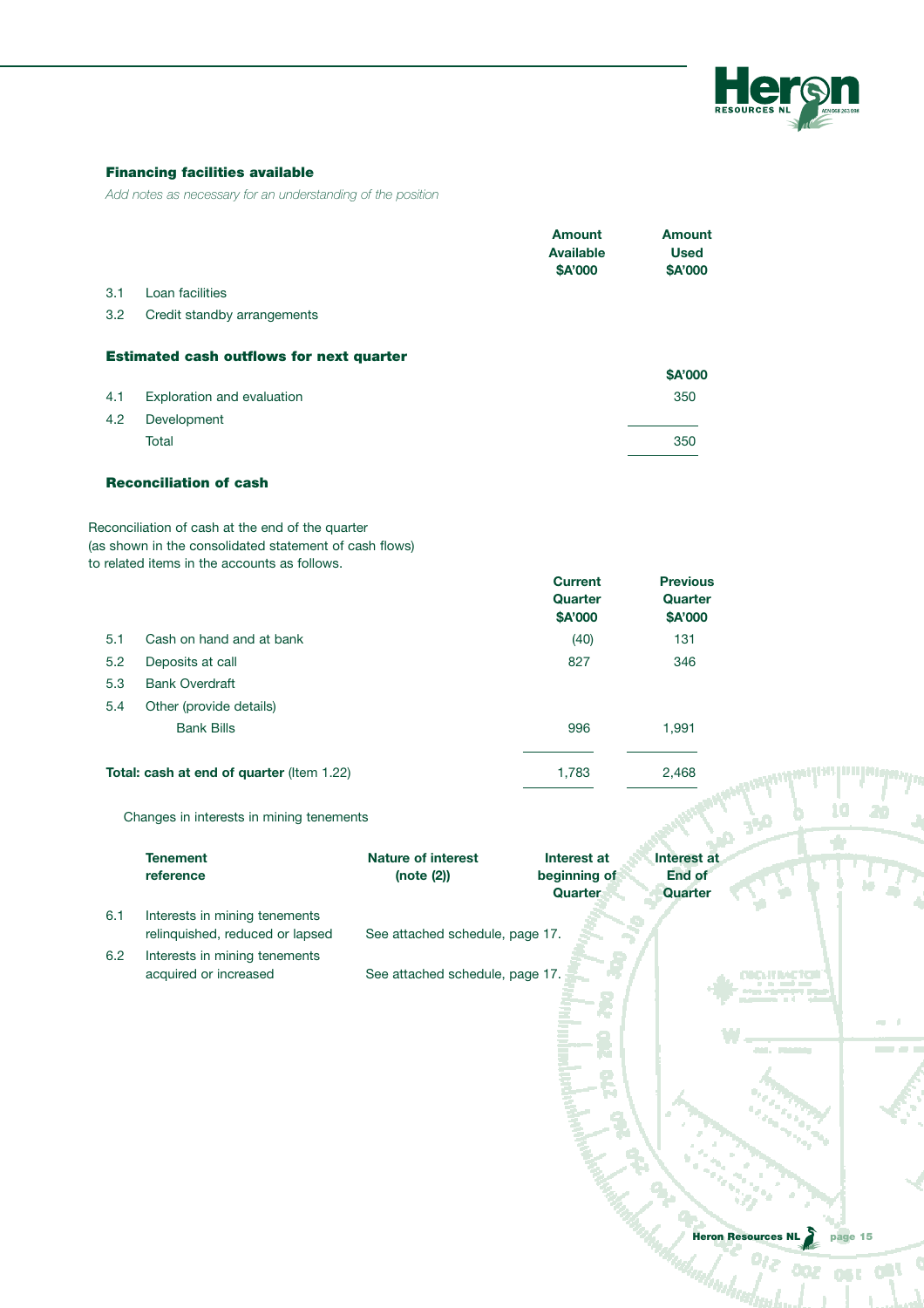#### Issued and quoted securities at end of current quarter

*Description includes rate of interest and any redemption or conversion rights together with prices and dates.*

|     |                                                     | <b>Number</b><br><b>Issued</b> | <b>Number</b><br>quoted | Par value<br>(cents)  | Paid-up<br>value<br>(cents) |
|-----|-----------------------------------------------------|--------------------------------|-------------------------|-----------------------|-----------------------------|
| 7.1 | <b>Preference securities</b><br>(description)       |                                |                         |                       |                             |
| 7.2 | Issued during quarter                               |                                |                         |                       |                             |
| 7.3 | <b>Ordinary securities</b>                          | 59,400,000                     | 54,000,000              | 25                    | 25                          |
| 7.4 | Issued during quarter                               |                                |                         |                       |                             |
| 7.5 | <b>Convertible debt securities</b><br>(description) |                                |                         |                       |                             |
| 7.6 | Issued during quarter                               |                                |                         |                       |                             |
| 7.7 | <b>Options</b>                                      |                                |                         | <b>Exercise Price</b> | <b>Expiry Date</b>          |
|     | (description)                                       | 10,000,000                     | <b>Nil</b>              | \$0.25                | 30/06/2000                  |
|     |                                                     | 125,000                        | Nil                     | \$0.25                | 28/8/2001                   |
|     |                                                     | 150,000                        | <b>Nil</b>              | \$0.25                | 01/09/2001                  |
|     |                                                     | 500,000                        | <b>Nil</b>              | \$0.25                | 15/12/2001                  |
|     |                                                     | 65,000                         | <b>Nil</b>              | \$0.25                | 05/03/2002                  |
| 7.8 | Issued during quarter                               |                                |                         |                       |                             |
| 7.9 | Exercised during quarter                            |                                |                         |                       |                             |
|     | 7.10 Evoiced during quarter                         |                                |                         |                       |                             |

- 
- 7.10 Expired during quarter
- 7.11 **Debentures** (totals only)
- 7.12 **Unsecured notes**

(totals only)

#### Compliance 2.2

**Details of outlays made by other entities to establish or increase their share in projects in which the reporting entity has an interest.**

- 1. Golden State Resources NL has the right to earn a 60% equity interest in the Menzies East Joint Venture Project tenements through sole funding the initial \$250,000 of exploration.
- 2. Metex Resources NL has the right to earn a 70% equity interest in the Laverton Joint Venture Project tenements through sole funding the initial \$500,000 of exploration.
- 3. Metex Resources NL has the right to earn a 70% equity interest in the Mt Morgans Joint Venture Project tenements through sole funding the initial \$200,000 of exploration.
- 4. Connemara Gold Mines Pty Limited has the right to earn a 70% equity interest in the Snake Hill Joint Venture Project tenements through sole funding the initial \$300,000 of exploration.
- 5. Kundana Gold Pty Limited has the right to earn a 50% equity interest in the Mungari Northwest Joint Venture Project tenements through sole funding the initial \$3,000,000 of exploration.
- 6. Mining Project Investors Pty Limited has the right to earn a 70% equity interest in the Binduli East Joint Venture Project tenements through sole funding the initial \$750,000 of exploration.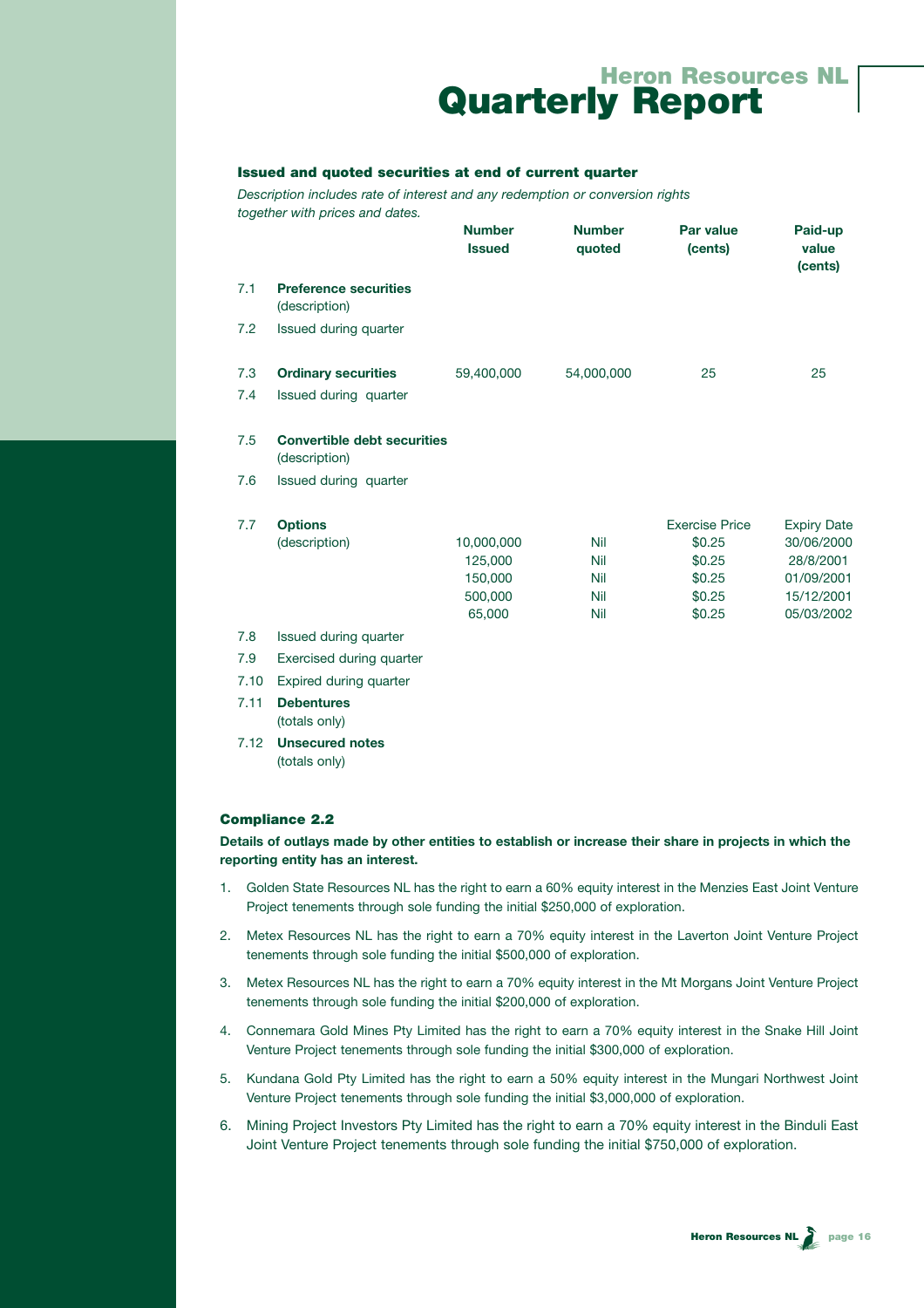

| <b>Tenement</b><br><b>Reference</b> | <b>Nature</b><br>of Interest                            | <b>Interest</b><br><b>Beginning</b><br>of Quarter | <b>Interest</b><br>End of<br>Quarter |    |
|-------------------------------------|---------------------------------------------------------|---------------------------------------------------|--------------------------------------|----|
| E27/123                             | <b>Registered Holder</b>                                | 100                                               | 0                                    |    |
| E28/825                             | <b>Registered Applicant</b>                             | 100                                               | 0                                    |    |
| E30/217                             | <b>Registered Applicant</b>                             | 100                                               | 0                                    |    |
| E30/218                             | <b>Registered Applicant</b>                             | 100                                               | 0                                    |    |
| P24/3404                            | <b>Registered Holder</b>                                | 100                                               | 0                                    |    |
| P28/883                             | <b>Registered Holder</b>                                | 100                                               | 0                                    |    |
| P28/884                             | <b>Registered Holder</b>                                | 100                                               | 0                                    |    |
| P28/885                             | <b>Registered Holder</b>                                | 100                                               | 0                                    |    |
|                                     |                                                         | 100                                               | 0                                    |    |
| P28/886                             | <b>Registered Holder</b>                                |                                                   |                                      |    |
| P28/887                             | <b>Registered Holder</b>                                | 100                                               | 0                                    |    |
| P28/888                             | <b>Registered Holder</b>                                | 100                                               | 0                                    |    |
| P31/1489                            | <b>Registered Holder</b>                                | 100                                               | 0                                    |    |
| P31/1490                            | <b>Registered Holder</b>                                | 100                                               | 0                                    |    |
|                                     | 6.2 Interests in Mining Tenements acquired or increased |                                                   |                                      |    |
| E25/204                             | <b>Registered Applicant</b>                             | 0                                                 | 100                                  |    |
| E27/197                             | <b>Registered Applicant</b>                             | 0                                                 | 100                                  |    |
| E27/198                             | <b>Registered Applicant</b>                             | 0                                                 | 100                                  |    |
| E28/967                             | <b>Registered Applicant</b>                             | 0                                                 | 100                                  |    |
| E28/968                             | <b>Registered Applicant</b>                             | 0                                                 | 100                                  |    |
| E28/969                             | <b>Registered Applicant</b>                             | 0                                                 | 100                                  |    |
| E28/971                             | <b>Registered Applicant</b>                             | 0                                                 | 100                                  |    |
| E28/972                             | <b>Registered Applicant</b>                             | 0                                                 | 100                                  |    |
| E28/973                             | <b>Registered Applicant</b>                             | 0                                                 | 100                                  |    |
| E28/974                             | <b>Registered Applicant</b>                             | 0                                                 | 100                                  |    |
| E28/975                             | <b>Registered Applicant</b>                             | 0                                                 | 100                                  |    |
| E28/976                             | <b>Registered Applicant</b>                             | 0                                                 | 100                                  |    |
| E28/991                             | <b>Registered Applicant</b>                             | 0                                                 | 100                                  |    |
| E28/993                             | <b>Registered Applicant</b>                             | 0                                                 | 100                                  |    |
| E28/995                             | <b>Registered Applicant</b>                             | 0                                                 | 100                                  |    |
| E28/1002                            | <b>Registered Applicant</b>                             | 0                                                 | 100                                  |    |
| E31/464                             | <b>Registered Applicant</b>                             | 0                                                 | 100                                  |    |
| E38/1152                            | <b>Registered Applicant</b>                             | 0                                                 | 100                                  | هي |
| E38/1153                            | <b>Registered Applicant</b>                             | 0                                                 | 100                                  |    |
| E38/1179                            | <b>Registered Applicant</b>                             | $\mathbf 0$                                       | 100                                  |    |
| E39/345                             | Option to Purchase                                      | $\pmb{0}$                                         | Opt for 100                          |    |
| M27/361                             | <b>Registered Applicant</b>                             | $\mathbf 0$                                       | 100                                  |    |
| M27/362                             | <b>Registered Applicant</b>                             | 0                                                 | 100                                  |    |
| M27/364                             | <b>Registered Applicant</b>                             | $\overline{0}$                                    | 100                                  |    |
| M27/365                             | <b>Registered Applicant</b>                             | 0                                                 | 100                                  |    |
| M27/366                             | <b>Registered Applicant</b>                             | $\mathbf 0$                                       | 100                                  |    |
|                                     | <b>Registered Applicant</b>                             |                                                   |                                      |    |
| M27/367                             |                                                         | 0                                                 | 100                                  |    |
| M37/931                             | <b>Registered Applicant</b>                             | $\overline{0}$                                    | 100                                  |    |
| M37/953                             | Registered Applicant                                    | 0                                                 | 100                                  |    |
| P15/4150                            | <b>Registered Applicant</b>                             | 0                                                 | 100                                  |    |
| P15/4151                            | <b>Registered Applicant</b>                             | 0                                                 | 100                                  |    |
| P15/4152                            | <b>Registered Applicant</b>                             | 0                                                 | 100                                  |    |
| P15/4153                            | <b>Registered Applicant</b>                             | $\overline{0}$                                    | 100                                  |    |
| P37/5830                            | <b>Registered Applicant</b>                             | $\mathbf 0$                                       | $-100$                               |    |
| P37/5831                            | <b>Registered Applicant</b>                             | $\overline{0}$                                    | 100                                  |    |
| P37/5832                            | Registered Applicant                                    | $\mathbf 0$                                       | 100                                  |    |
| P37/5833                            | <b>Registered Applicant</b>                             |                                                   | 100                                  |    |
|                                     |                                                         |                                                   |                                      |    |

### 6.1 Interests in Mining Tenements relinquished, reduced or lapsed

Heron Resources NL page 17

ope

Imhud

punastat

10

÷

20

м

 $\sim$  $\pm$ 

ost out

¢

--